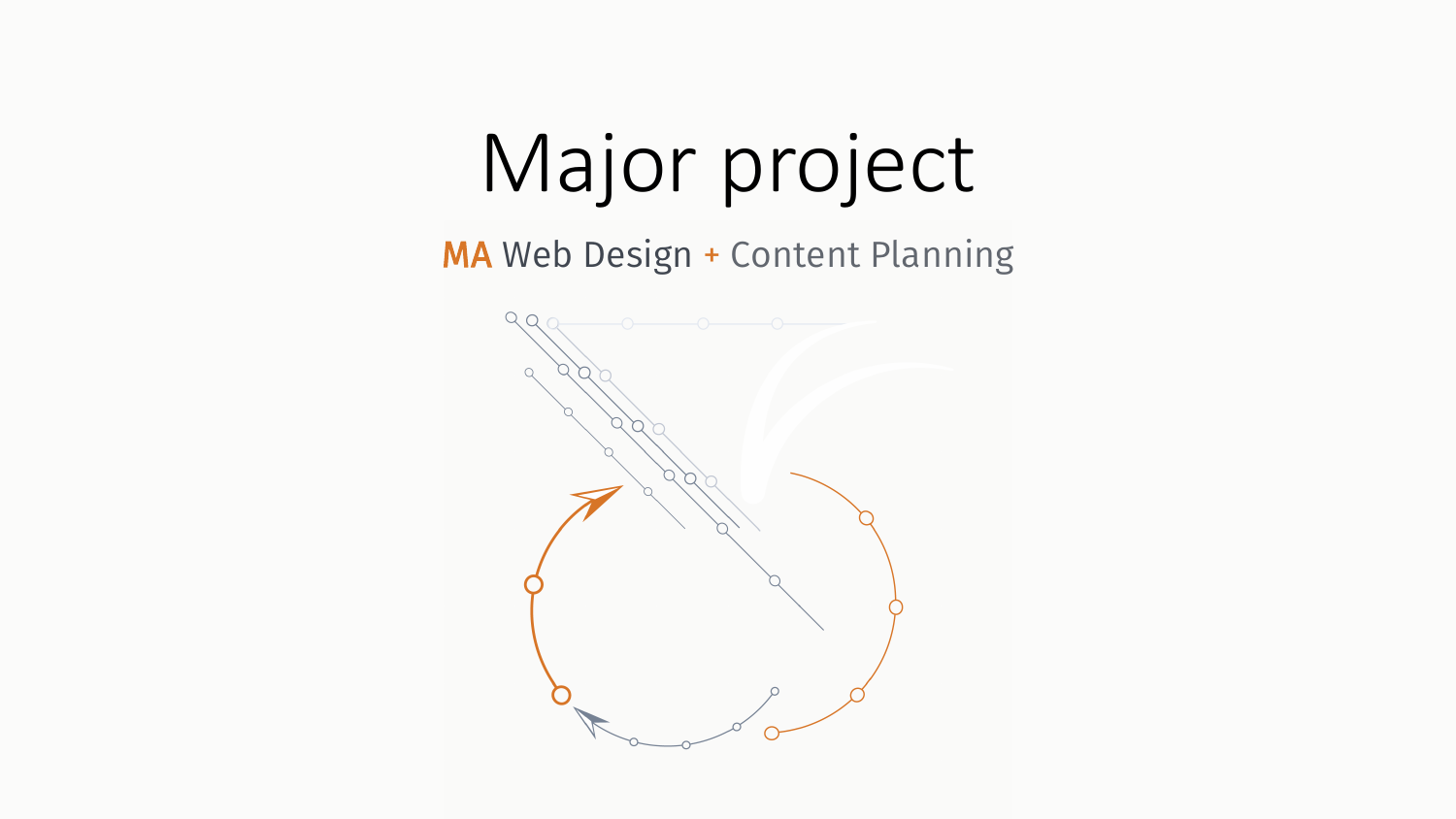Module: Major project



## **60 credits** – one third of the total number of credits on this programme (180).

Takes place over 12 months, beginning now…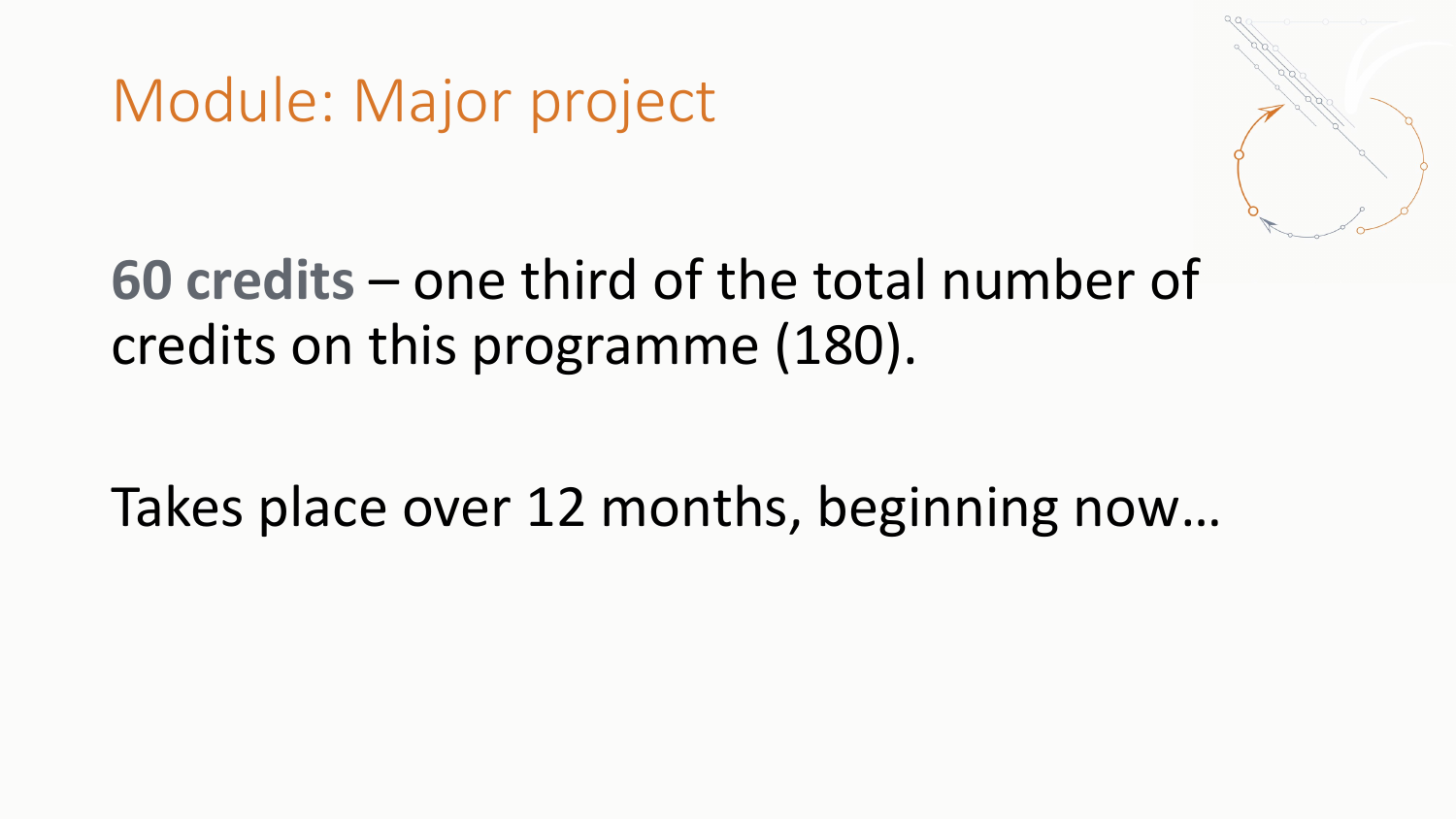# Vituvian principles

**Vitruvius**, in full **Marcus Vitruvius Pollio**, (flourished 1st century bc), Roman architect, engineer, and author of the celebrated treatise *De architectura* (*On Architecture*), a handbook for Roman architects.



- **Utilitas** (Utility) It should be useful and function well for the people using it. We call this "Commodity".
- **Firmatis** (Durability) It should stand up robustly and remain in good condition. We call this "Firmness".
- **Venustatis** (Beauty) It should delight people and raise their spirits. We call this "Delight".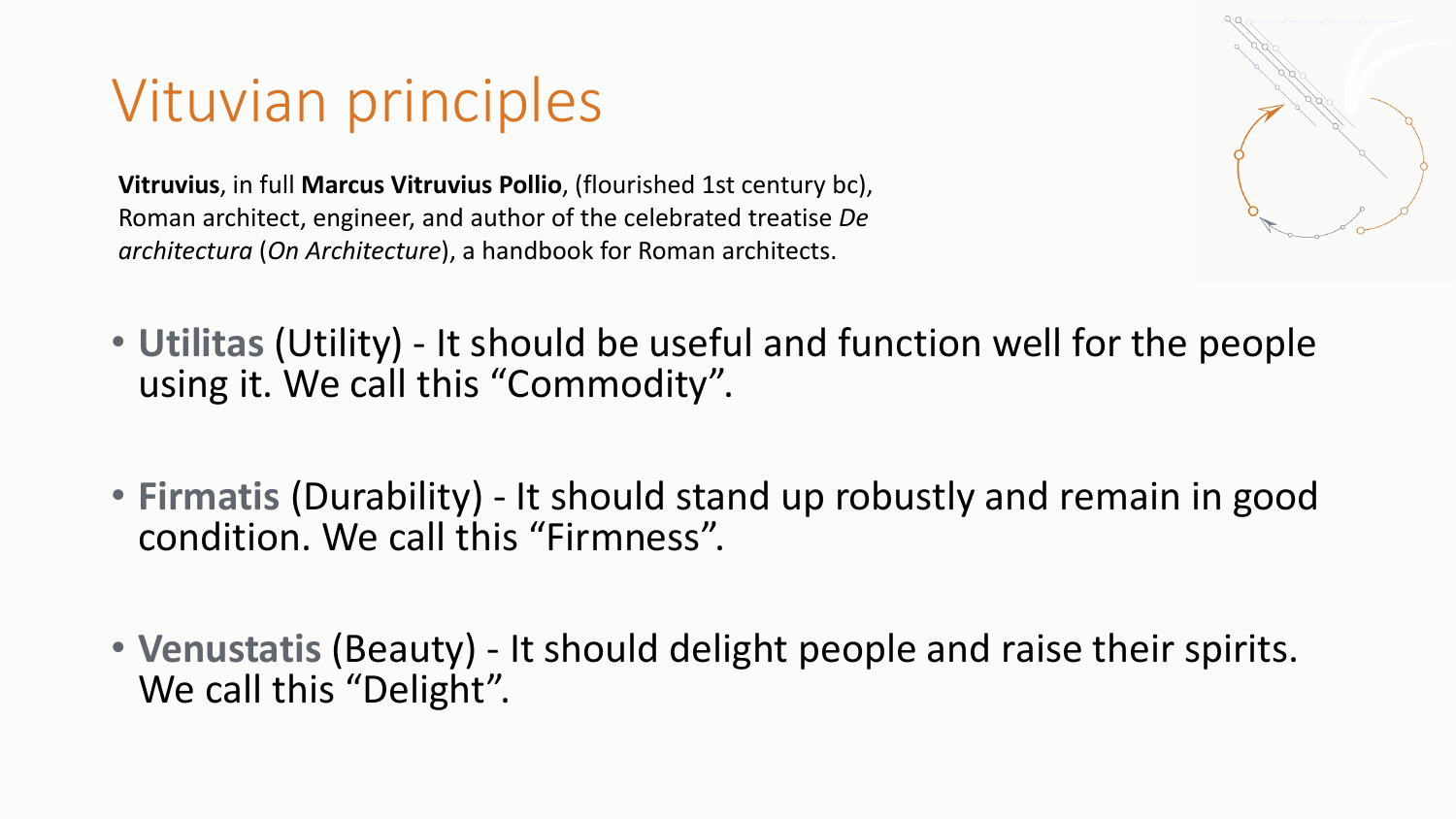# Five principles

- **Business** A website need not be commercial but there must be a set of clearly defined aims, explaining the reason for being "busy". A website may aim to make money but this is not essential.
- **Cultural context** A website is not an independent entity, it is a part of a world wide web of websites and its existence can be rationalised with respect to trends in contemporary culture and society.
- **Commodity** A website should benefit the user. Quality content requires good information architecture, accessibility and functionality so that the user has a good experience when visiting and using the website.
- **Firmness**

A website should be robust and built on appropriate technologies. The adoption of best practice principles (e.g. progressive enhancement) is important, as it the choice of platform (hosting and application).

• **Delight**

A website should be aesthetically pleasing. The appropriate choice of colour, font, image etc. is important, but these visual aspects have the same importance as those outlined above.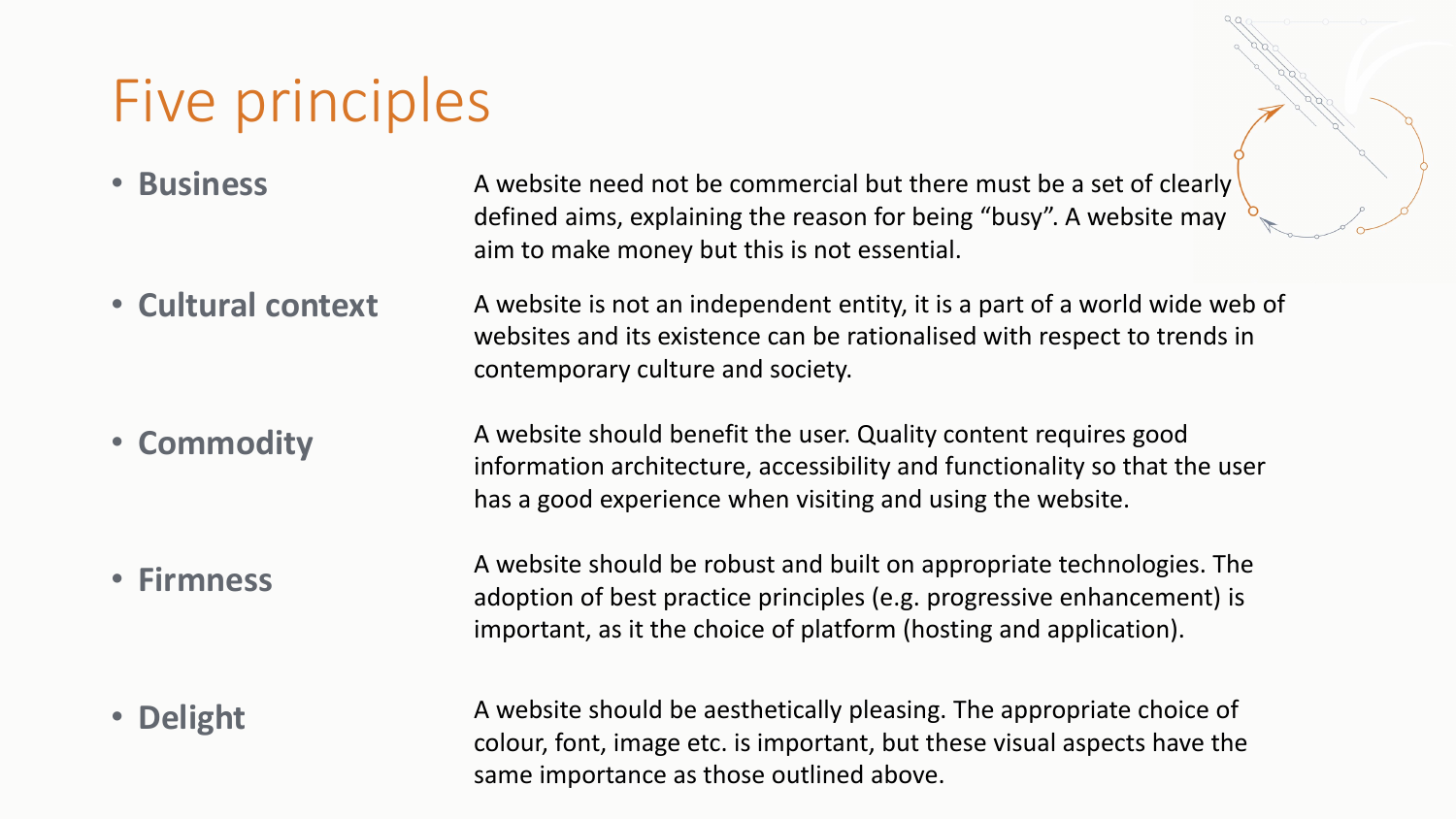### Five presentations

- **Business and cultural context** 15th December 2021
- **Commodity**

• **Firmness**

• **Delight**

• **Prototype**

26<sup>th</sup> January 2022

2nd March 2022

30th March 2022

27th April 2022

[Presentation tips.](https://eyelearn.org/2021_wdcp/11-mp-01.html)

For each presentation, you should research the topic under consideration, and present your proposals to the group for feedback. We recommend that you write a summary report of your proposals and a reflection on the feedback (about 1,000 words) so that you have material you can use for the final report.